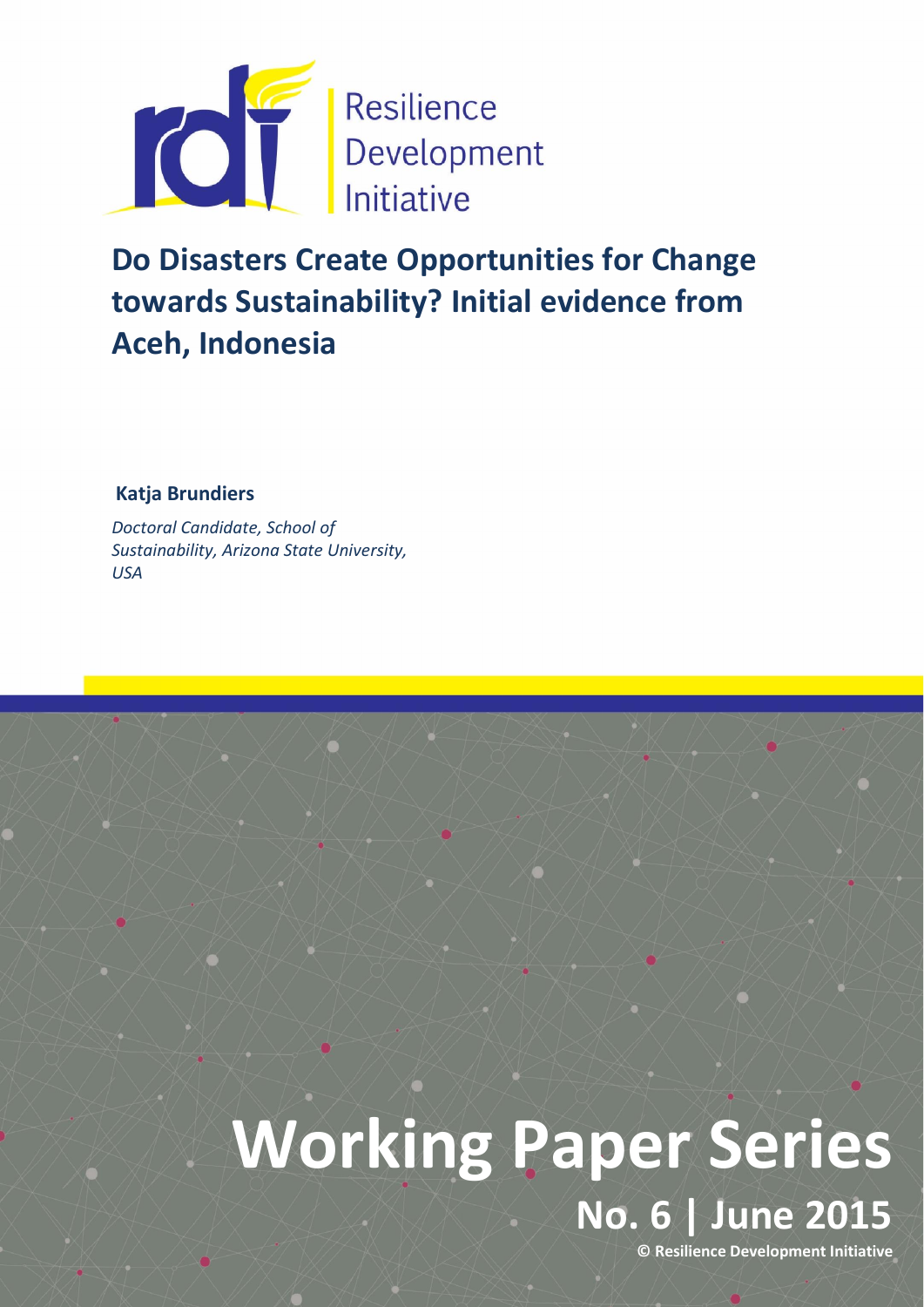$WP No$  : 6 **Date** : June, 2015

`



Resilience Development Initiative (RDI) is a think tank initiative based in Bandung, Indonesia that focuses on environmental change and sustainable development. RDI contributes to the body of knowledge on development and disaster research studies in Indonesia and South East Asian Region.

RDI Working Paper Series is published electronically by RDI.

The views expressed in each working paper are those of the author or authors of the paper. They do not necessarily represent the views of RDI or its editorial committee.

Citation of this electronic publication should be made in Harvard System of Referencing.

# Editorial Team:

Elisabeth Rianawati Ramanditya Wimbardana M Wahyu Anhaza Lubis Dr. Saut Sagala

# Contact:

Address: Jalan Imperial II No. 52, Bandung 40135 Jawa Barat – INDONESIA Phone: +62 22 2536574 Email: rdi@rdi.or.id Website: www.rdi.or.id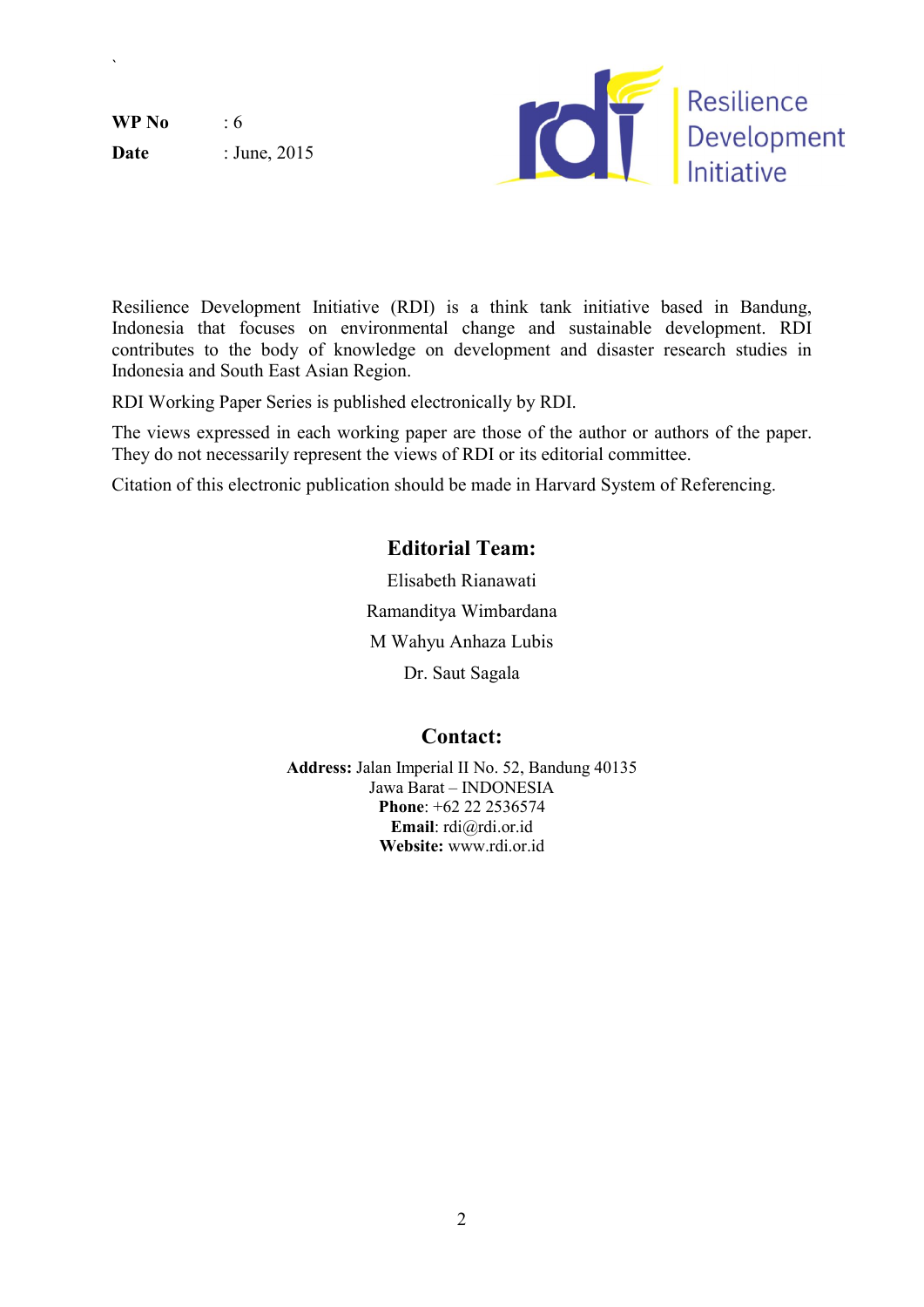# Do Disasters Create Opportunities for Change towards Sustainability? Initial evidence from Aceh, Indonesia

#### Katja Brundiers\*\*

*Arizona State University, School of Sustainability PO Box 875502, Tempe, AZ 85287-5502, USA*

#### Abstract

`

*Practitioners and scholars increasingly view disasters as an opportunity not only to mitigate future disaster risk, but also to actively pursue change towards sustainability, i.e., making progress on poverty, environmental pollution, climate change, and social injustice. While the rhetoric of using windows of opportunity for building back better proliferates, the accounts of these achievements are mixed. Furthermore, few studies exist that research how people and organizations—in the midst of post-disaster devastation and loss—were able to see and seize opportunities for change towards sustainability. The post-disaster recovery process from the 2004 Indian Ocean tsunami devastating Aceh, Indonesia is one of the cases with mixed accounts that framed their recovery around the goals of building back better. Thus, this study looks at this case to shed light on how opportunities were seen and seized over the last 10 years. The initial research findings suggest that major achievements towards sustainability were made, in particular negotiating a peace-agreement that resulted in ongoing peace. However, progress towards sustainability is more dominant in some daily activity fields (e.g., educating, caring, engaging recreating, communicating) than in others (e.g., working, housing) and more work still needs to be done even in the domains where progress towards sustainability is manifest (e.g., difficulty for well educated youth to find local employment). Nevertheless, there is lots that people and organizations—as part of their disaster preparedness efforts—can learn from the leaders of the Acehnese sustainability change initiatives. In particular because the leaders of these sustainability change initiatives are very diverse, including women and men, young and old, laypersons and experts, as well as local, national, and international teams. Moreover, most of these leaders were "first-timers" in seeing and seizing opportunities for change towards sustainability despite the trauma, loss and devastation that surrounded them.* 

## Keywords:

**.** 

*Disaster, recovery, opportunity, sustainability, change* 

## 1. Introduction

Scholars and practitioners increasingly view disasters as an opportunity to pursue change towards sustainability, i.e., making progress on poverty, environmental pollution, climate change, and social injustice (Birkmann et al., 2010; Folke et al., 2010). This perspective becomes more and more relevant as unsustainable pathways persist (Rockstroem et al., 2009, Wise et al., 2014), and more extreme weather events in higher frequencies are to be expected in the future (IPCC, 2010).<sup>*i*</sup> Utilizing post-disaster recovery to advance sustainable development means not only to shift from risk-based disaster management approaches to vulnerability reducing approaches (Sarewitz et al., 2003), but also to actively enhance pathways that allow people and places to thrive. Yet, while the rhetoric is widely used—e.g., "never let a crisis go to waste" or "building back better" —more evidence is necessary to explore *how* these promises can actually be met (Brundiers, 2014; Christoplos 2006; Fan, 2013; Fruehling, 2002; Gelcich et al. 2010; Mannakkara, 2014).<sup>ii</sup>

<sup>\*</sup> Corresponding author e-mail: katja.brundiers@asu.edu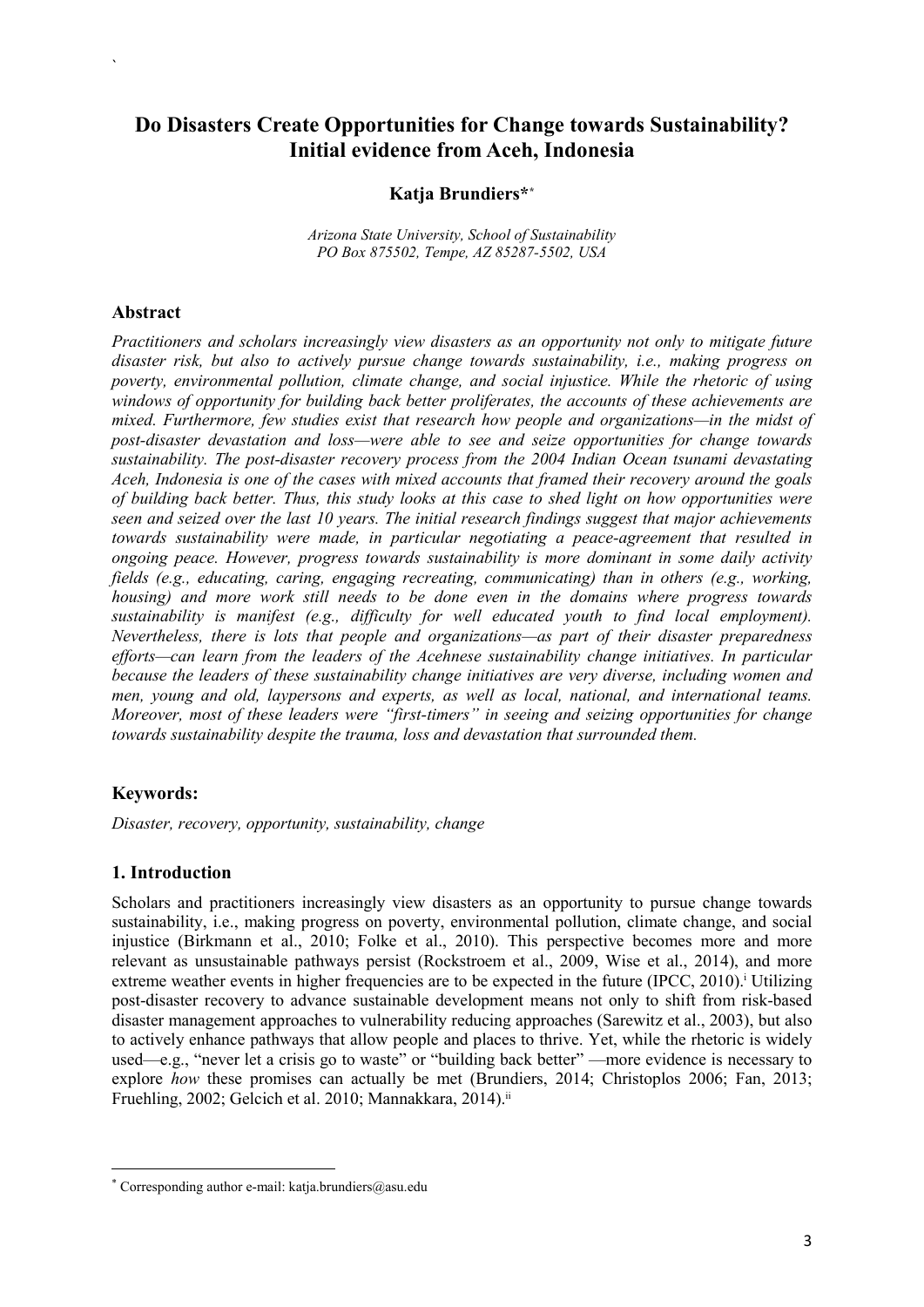This paper presents initial evidence on this issue from a study on the ten-year post-disaster recovery processes in Aceh, Indonesia, after the 2004 Indian Ocean earthquake (December 26, 2004) and earthquake in Nias (May, 28, 2005). This case was selected because it is a contested case; yet a case, which provides rich learning opportunities for post-disaster recovery. International, national, and community leaders proclaimed early in the process the intention to recover sustainably and 'building back better' (MDFa, 2012; Shah & Lopez Cardozo, 2014). In contrast, studies have shed some doubt that the process delivered on this promise (e.g., Kennedy et al., 2008). Now, after the tenth anniversary, sufficient time seems to have passed for appraising the recovery processes against the 'opportunity-for-sustainability' claim.

Based on this case, the study explores three questions in order *to contribute evidence on how people and organizations were able to pursue opportunities for change towards sustainability* created by the disaster and post-disaster recovery processes:

- (1) What are the main changes that result from post-disaster recovery efforts?
- (2) In how far do these changes constitute achievements towards sustainability?
- (3) Who is seeing opportunities for change towards sustainability; and how do these actor groups seize these opportunities, i.e., begin work towards sustainability; and how do they sustain the changes induced?

The study results can be used by actor groups interested in leveraging disasters for sustainability.

#### 2. Research Design

`

Selection of interviewees started in summer 2014 and was based on the criterion that people were involved in post-disaster recovery processes that pursued sustainability goals. Using the 'snowball approach' additional interviewees were identified over the course of the study. To determine how actor groups were able to see, seize, and sustain opportunities-for-sustainability, I collected data through 80 semi-structured interviews and supporting document analysis from October to December 2014 in Jakarta, Bandung, Yogyakarta (interviewing international and national actors) and Aceh (interviewing local and regional actors). In addition to interviews, several sites across the Aceh province were visited—as referenced in the interviews—and data collected through observations and informal conversations. Results from interviews are presented as follows: RI\_A\_16\_LNGO. Legend: RI: Republic of Indonesia, A: Aceh [Location of interview]; 16: number of interviewee; LNGO: Local NGO [actor type].

In step 1 (Question 1), changes were inventoried for daily-activity domains—like housing, educating, working, being mobile, and worshipping (Forrest & Wiek, 2014). People's actions in the dailyactivity domains draw on the infrastructures that support the daily-activity domains, such as buildings, roads, electricity grid, sewage, and so forth. Furthermore, actions in daily-activity domains are shaped by the formal and informal rules and values that organize each domain. For instance, a formal rule in 'educating' is that education is free and accessible; informally, people perceive that the value of education increased compared to pre-disaster/conflict times. In step 2 (Question 2), the inventoried changes were then appraised against Gibson's (2006) integrated set of sustainability principles, including: integrity of natural environment; sufficient livelihood and public finances, social wellbeing and democratic governance; resource maintenance and efficiency; as well as the cross cutting principles of intra- and inter-generational justice, as well as precaution and adaption. In step 3 (Question 3), the questions of what actor groups saw opportunities and how they seized opportunities for change toward sustainability and how they sustained the introduced changes, was addressed by interviewing participants about key elements of the action learning cycle. The elements included: actors' role in the post-disaster recovery process, their actions, the resources and skill used as well as the barriers encountered and tactics used to address them (Park et al., 2012).

The data collected from interviews posed some well-known challenges, as 10 years after the disaster many organizations had moved on and were unavailable for interviews, and interviewees worked hard to reconstruct their memories as they reflected—often for the first time in years—on past activities.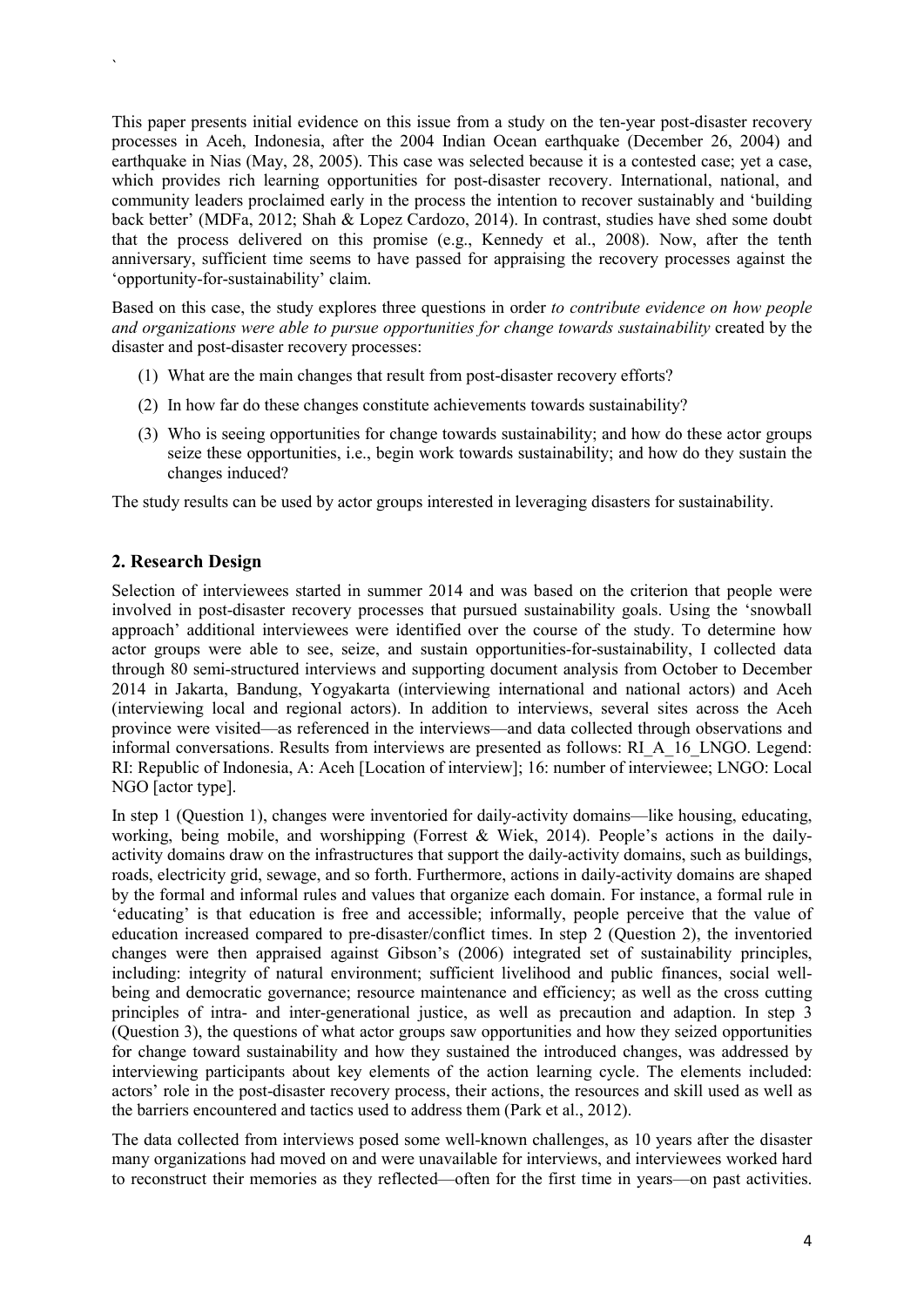Sometimes it became clear only during the interview that interviewees had a different understanding of sustainability than what is the subject of this study. This is why complementary data was collected through document analysis and site visits. The study compiled a robust set of data that should suffice for an accurate analysis and balanced appraisal of the recovery process under the given perspective.

Please note that at the time of writing this article (August 2015), I am in the midst of the data analysis and the article summarizes the initial insights that are emerging.

# 3. Case Study Background

`

There are three main reference points for post-disaster recovery in general, and for progress towards sustainability in particular: first, the situation prior to the disaster, second, the actual disaster situation, with immediate responses, and third, the enfolding post-disaster recovery process (Fig. 1). Seeing, seizing, and sustaining opportunities-for-sustainability need to be analyzed and appraised against this background (c.f., Gelcich et al., 2010).



Figure 1: Process model of post-disaster recovery, with main reference points in the pre-disaster situation and post disaster situations.

#### *3.1 Pre-disaster Situation*

Aceh province had experienced more than 30 years of civil conflict, which eroded the economy and the social fabric, creating inequalities and fuelling corruption. At the time of the tsunami, Aceh was lacking functioning administrations, markets and a trained workforce, civil society groups, and ethical standards for public life (Glavovic, 2008). A large number of the population lived along the coast often lacking of disaster awareness and preparation, while other villages were very remote, and thousands of people were internally displaced due to the conflict. There was increasing recognition among the leaders of the Free Aceh Movement (*Gerakan Aceh Merdeka* (GAM)) that conflict must end. Select INGOs were allowed to work in the province during conflict times to support internally displace people and to help protect the highly vulnerable environment. These INGOs had functioning institutions and connections to outside organizations as well as an understanding of the diverse local contexts and cultures.

#### *3.2 Disaster Situation*

Aceh province was the area hardest hit from the Indian Ocean tsunami, as it was closest to the epicenter. The tip of Aceh province, with Banda Aceh as its capital, was the highest populated area. Nearly 200,000 people were killed and more than 533,000 missing; survivors lost their livelihoods and circa 25% of the labor force became unemployed. Homes, infrastructure, and ecosystems were severely damaged, with losses equivalent to the gross provincial income for a year (Glavovic, 2008).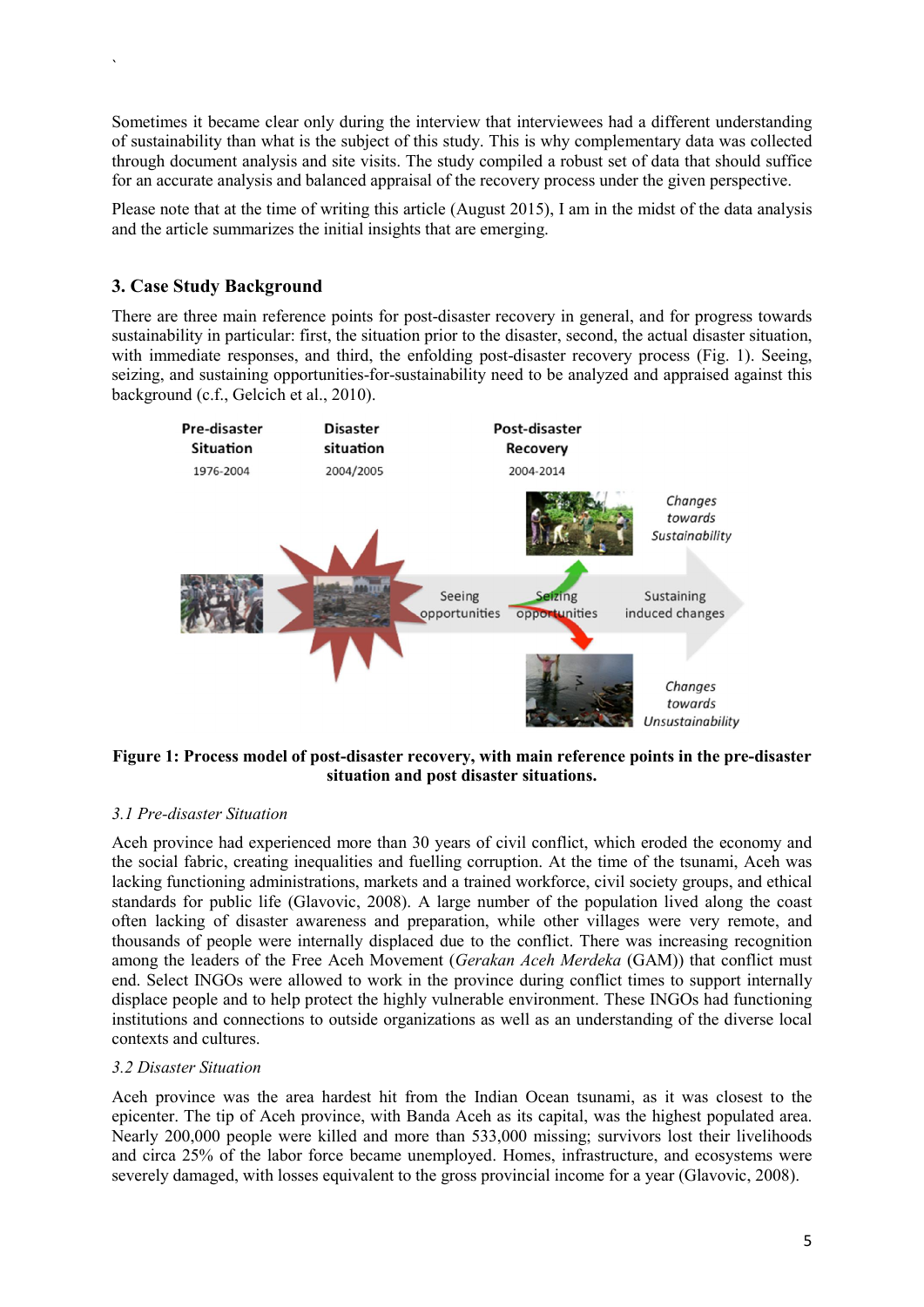To manage the post-disaster recovery, two processes were launched: the specially designed disaster management authority (*Badan Rehabilitasi dan Rekonstruksi* NAD-Nias; BRR) took charge on leading the recovery effort. Accelerated peace-negotiations enabled the signing of the peace agreement between GAM and the Government of Indonesia on August 15, 2015 (Helsinki Memorandum of Understanding) and contributed to establishing the Aceh Reintegration Agency (*Badan Reintegrasi Aceh*, BRA), in charge of the economic and social reintegration of former combatants (Fan, 2013).

The influx of resources—totaling more than 7 billion dollars (GFDRR, 2013)—into the province became the "second tsunami" (Phelps et al., 2011). While the disaster experience had deeply traumatizing effects on people (Meilianda, 2014), the experience of perceived unjust aid distribution was even more traumatizing, especially among victims of the conflict (RI A 22 INGO).

At times there were up to 900 NGOs reported to be active in Aceh, in addition to foreign governments and multilateral organizations, in particular the Multi-Donor Fund (MDF), as well as the national government agencies, including BRR, BRA, provincial and local governments, village committees, and community-groups (MDFb, 2012). Organizations often had more money than they could spend and were perceived as focusing more on meeting their spending rates than on communities' needs (RI\_J\_56\_IO).

# 4. Results

`

#### *4.1 Main Changes in Daily-Activity Domains through Post-disaster Recovery*

In the *domain of mobility and transportation* national, provincial, district and village roads and trails were reconstructed or rehabilitated, including bridges and river crossings. Ports and airports were rebuilt (MDFc, 2012). Interviewees emphasized the increased connectivity along the West Coast and with Indonesia and Asia, as there are now several flights a day departing from Aceh. Public transportation was not a priority during the post-disaster recovery. However, the city of Banda Aceh is now planning a public (bus) transportation system (RI A 48 LGov).

In the *housing domain*, houses were quickly rebuilt in situ and in relocation sites; the housing sector was the most affected with more than 127,000 houses destroyed. Houses were rebuilt by various actor groups, applying different standards in terms of community-participation, building materials, and construction quality (Pribadi et al., 2014; Roseberry, 2008). Housing related infrastructures were put in place, including drinking and sewage water systems, drainage and flood control, and landfills for solid-waste management (MDFc, 2012). The WWF issued "The Green Reconstruction Policy Guidelines" to address emerging environmental problems, which accelerated with the intense sourcing of construction materials in Aceh. However, only a few organizations accounted for them in their housing reconstruction programs. The World Bank developed the "REKOMPAK" program, which pursues an owner-driven and community-based approach to housing construction. That model has since been applied across Indonesia and continuously improved (MDFb, 2012). As part of clarifying issues around land titles, BRR facilitated a new law, granting women property rights; and community groups started to advocate for cultural heritage preservation.

In the *domain of working*, Aceh still experiences high levels of unemployment (9.10%; 2012), insufficient livelihoods, in particular in the agricultural and natural resource management sectors, and poverty (18.5%; 2014) (Phelps et al., 2008; Nazamuddin, 2014). Some recovery initiatives succeeded in sustaining local livelihoods in areas such as coffee, cocoa, fisheries, and brick-making. Their models developed livelihood approaches that are community-controlled, skill-based, and environmentally friendly. While an abundance of products are available in Aceh, including franchising products, a strong local economy is missing. Even the eggs are imported from Medan, because imports, exports and processing are mostly organized from Medan (Phelps et al., 2011).

In the *domain of educating*, schools have been rebuilt and public education until college-level is available for free and enrollment is high (almost 100% of children aged 7-12; more than 95% of youth aged 13-15; 75% of the youth aged 16-18) (Nazamuddin, 2014). New curricula related to disaster risk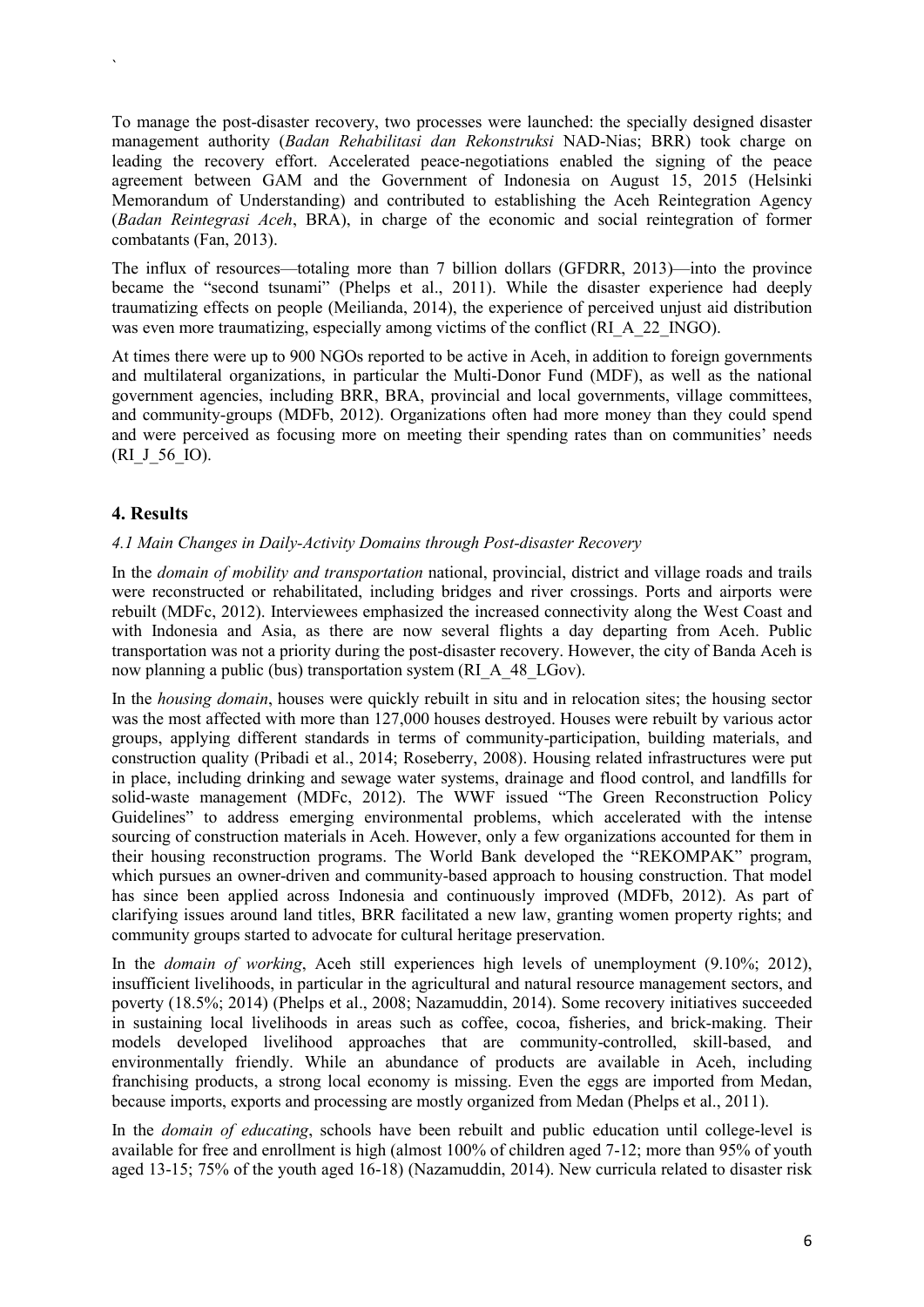reduction have been initiated. Two international research centers were established. They engage in collaboration with local partners, such as the local disaster management agencies, city management, and local communities and share knowledge and experiences internationally. While people see a transformative potential in the educational sector, there are challenges related to unequal distribution of educational opportunities across Aceh, lack of employment options for graduates, and new funding models are needed to ensure continued funding when the existing funding streams, defined in the Law of Governing Aceh, will end (Shah & Cardozo Lopez, 2014).

In the *domain of caring*, major hospitals and clinics have been rebuilt and public health care is available for free. There are challenges, including ensuring access to good health care across the province and caring for the large parts of the population who are still suffering from mental health issues due to tsunami- or conflict traumata. Gaining custodial guardianship rights for their children remains a legal and societal battle for many women (Fatimahsyam et al., 2014). Unequal treatment of post-tsunami and post-conflict victims during the recovery continues to present challenges for the social and economic reintegration of post-conflict victims; in particular of ex-combatants and their families. Relevant for the domain of caring are also changes made to address environmental issues as a way to promote well-being, healthy livelihoods, and changes to managing disaster risk.

The Government of Aceh launched a variety of environmental policies including a moratorium on logging, a sustainable palm oil policy, livelihood-based carbon conservation projects, and green development policies, including disaster risk reduction. Thereby, implementing these policies involves a wide range of—sometimes disparate—stakeholders (Lassa, 2010). The Aceh disaster experience accelerated the development of a new law for disaster management (24/2007) and forth following regulations in Indonesia. The new law implements two major shifts: it now tasks disaster management authorities from local to national level and a wide range of non-governmental actors with a pro-active approach to disaster management, focusing on disaster risk reduction instead of the previous reactive approach in emergency management (Lassa, 2013).

In the domains of *engaging and communicating*, interviewees emphasize the role of the peace agreement in allowing public live and civil society organizations to come back and enable the first elections in 2006. Civil society organizations are promoting positive peace, intercultural tolerance, leadership skills for youth and women, as well as sustainability mainstreaming across the Acehnese caucus. Interviewees also recognize the participation of women and girls in public life as a major change. Changes in the domain of *communication* stem from a recovery project called "ICT for Aceh", bringing Internet access, including wireless, to Aceh and from a local journalists association that advocates by for ethical reporting in post-conflict and post-disaster contexts.

In the domain of *recreating*, Aceh promoted itself as a tourist region and has experienced increasing numbers of Indonesian (almost 100,000 in 2011) and international visitors (more than 26,000 in 2011) (Mota, 2014). Tourists visit Aceh's national parks and beaches, the religious heritages and the tsunami memorials and monuments, and come for the cultural and gastronomic experiences. Recreational places frequently visited by locals are in particular the coffee shops, parks, and beaches.

In the domain of *worshipping*, changes include the granting of religious autonomy through the Helsinki Peace agreement (Renner & Chafe, 2007). Aceh is now one of two provinces in Indonesia allowed to implement Islamic law (*Shari'a*) in its entirety, "with significant implications for tourism, foreign direct investments and gender politics" (Phelps et al., 2011:424). Additional changes include the efforts of other religious groups to promote cultural and religious tolerance and diversity.

#### *4.2. Accomplishments towards Sustainability*

`

This section looks at the identified changes above from the perspective of select sustainability principles (Gibson 2006) and discusses how the changes fare in general against these sustainability principles:

*Integrity of natural environment*: Experts in Aceh see the integrity of coupled socio-ecological systems as severely threatened, because development is encroaching in forest areas and illegal logging continues. Both put strains on the habitats of species (including some endangered species) and put people living in and nearby the mountains at periodic risk of floods, landslides, and losing their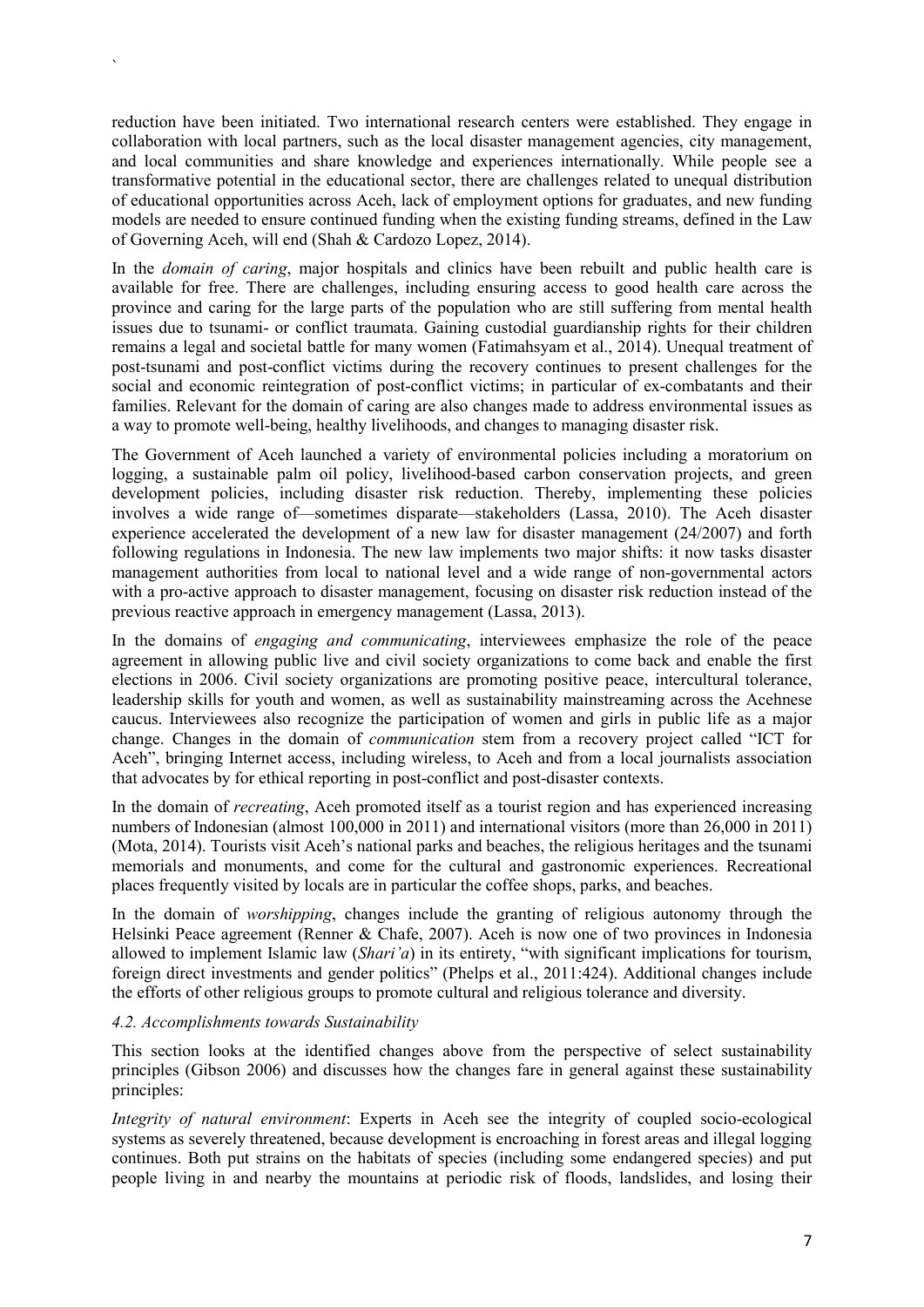livelihoods (Singleton, 2014). Local and international NGOs collaborate on political campaigns. Together, they call for enforcing existing environmental protection laws and implementing disaster risk reduction measures that account for upstream issues such as deforestation and vulnerability issues such as lack of livelihood opportunities in remote areas (Press-release, Banda Aceh).

`

*Sufficient livelihood and public finances*: Current numbers show that Aceh continues to have some of the lowest economic growth and highest poverty rates across the Indonesian provinces. In contrast, Aceh ranks  $7<sup>th</sup>$  in Indonesia in terms of its GRDP and  $5<sup>th</sup>$  in the amount of educational spending. This indicates that Aceh would have the resources to spur economic growth and to fight poverty. Yet, public spending is not well targeted to combine education with sufficient livelihood opportunities (Nazamuddin, 2014). Private sector investment, especially in natural resource sectors (coffee, rubber, palm oil, fisheries, minerals, geothermal energy) does not stimulate a local economy, because much of its value-added activities happen outside of Aceh (Phelps et al., 2008). Nevertheless, efforts by the Acehnese Government are under way to enhance e.g., vocational training to promote entrepreneurship across the province. Similarly, efforts by local NGOs aim at training youth in social entrepreneurship in agricultural sectors; while these efforts are small, they are serving as good role models.

*Social well-being and democratic governance:* Building on the peace agreement, the recovery process invested in capacity building programs related to decision-making and governance targeting individuals on the village level as well as district and provincial government entities. On the level of formal village governance, women are retreating from 'equal participation' in decision-making, although gender mainstreaming was a key concern in these post-disaster recovery efforts (Thorburn & Rochelle, 2014). On the level of the province, the peace agreement granted Aceh autonomy in having its own political parties. However, interviewees state that many political leaders fail to utilize this opportunity, lacking political skills and being oriented toward their own networks instead of the public good. Nevertheless, efforts such as the "Sustainability Caucus" exist. It aims to build capacity for sustainability thinking and decision-making among Acehnese legislators by promoting dialogue with local sustainability experts and scholars. Furthermore, various local NGOs continue to build capacity among their members for an active civil society. Nevertheless, social wellbeing—in terms of societal cohesion—is experiencing tensions. The post-disaster recovery process created a "split Aceh", because it failed to integrate post-disaster recovery of *tsunami victims* with the social reintegration of *conflict-victims and ex-combatants*. The latter two groups continue to feel neglected by their government representatives, some of them having been their former leaders. Furthermore, medical professionals identified that tensions might increase as some groups are still suffering from tsunami- and/or conflict related traumata. While clinical expressions of mental and physical health issues are decreasing across society, the survey identified a new socio-cultural expression of trauma; the decrease in morale and spirits among the young generation. Even the request for improved mental health programming could address these intergenerational issues to a certain extent; strengthening local wisdom and redefining customary institutions is equally relevant (Direzkia et al. 2014).

#### *4.3 Seeing, Seizing, and Sustaining Opportunities-for-Sustainability*

While not successful on *all* accounts, *some* progress towards sustainability has been made, and thus, the disaster was seized as an opportunity for change towards sustainability, to some extent. For instance, progress has been made in the daily activity field of education (high enrollment rate, good funding), even though challenges remain (e.g., opportunities for graduates, pedagogical reforms). Yet, such changes did not happen automatically. While opportunities for change towards sustainability might exist during post-disaster recovery processes (Fan, 2013; IOM, 2014), somebody actually needs to be able to see and seize them so that they become real (these opportunities exist like fallow land that somebody needs to make arable). The research shows that the actor groups that were able to see and seize opportunities for change to sustainability and sustain introduced changes over time are not constraint to a specific actor group. Table 1 offers an overview of select initiatives and the initiating actor group indicates the *wide and diverse range* of actor groups able to see and seize opportunities.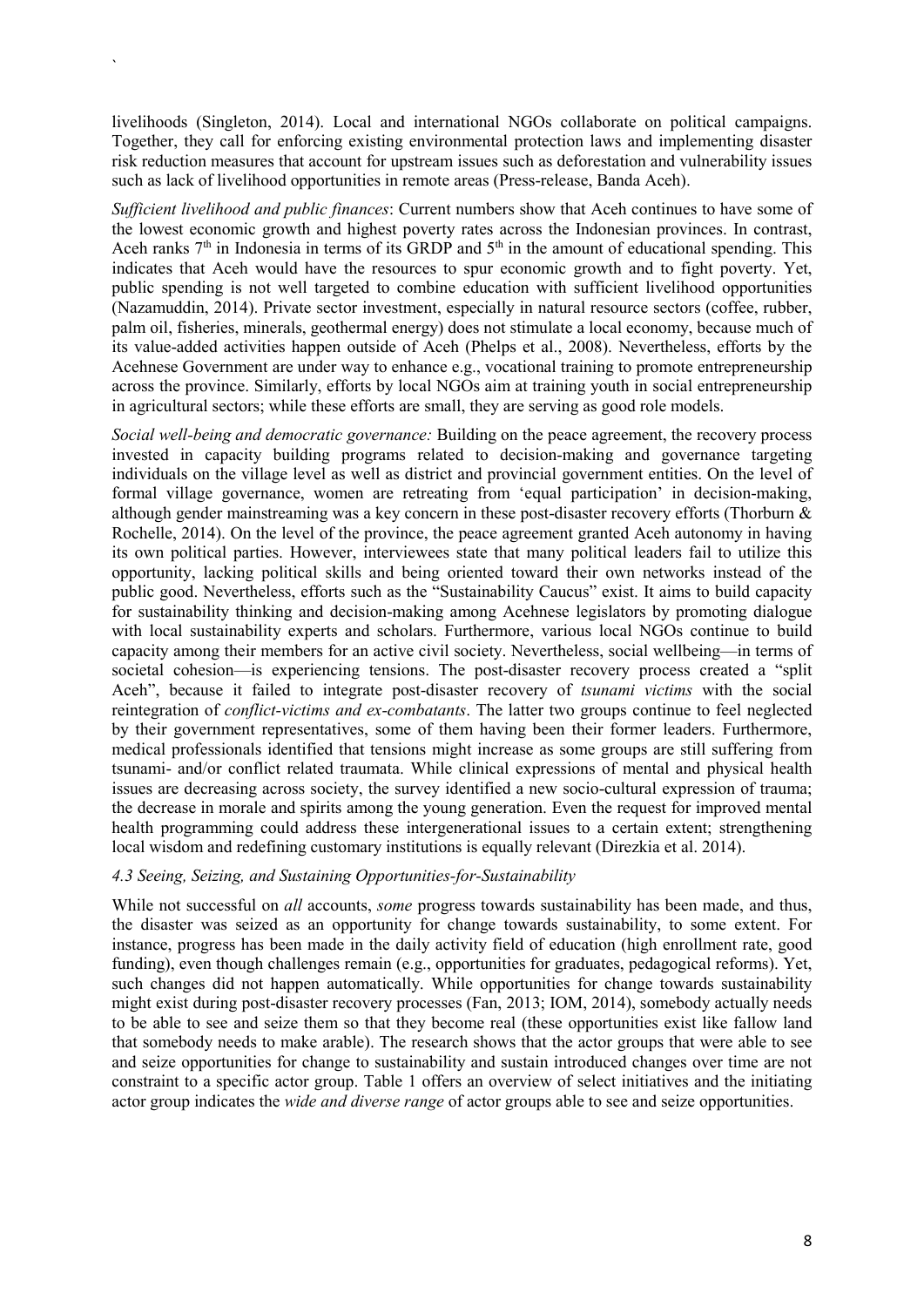| <b>Actor Group</b>                                            | #               | <b>Exemplary Initiatives</b>                                                                                                                                             | Relevant Daily-<br><b>Activity Domains</b>                |
|---------------------------------------------------------------|-----------------|--------------------------------------------------------------------------------------------------------------------------------------------------------------------------|-----------------------------------------------------------|
| <b>National</b><br>Government                                 | 15              | BRR approaches, e.g., Let's critique BRR; Legislating<br>heritage rights for women                                                                                       | <b>Engaging, Housing</b>                                  |
| Provincial<br>Government                                      | 10 <sup>1</sup> | Aceh Scholarship of Excellence Program<br>Providing free access to public health care and<br>education                                                                   | <b>Educating, Working</b><br>Caring                       |
| Local<br>Government                                           | 5               | <b>Waste Management</b><br>Sustainability pilots across Banda Aceh Municipality                                                                                          | <b>Housing</b><br>Working, recreating                     |
| International<br>Organization                                 | 7               | Rekompak - Community-driven housing reconstruction<br>Multi-Donor Fund                                                                                                   | Housing, engaging                                         |
| International<br><b>NGO</b>                                   | 16              | Sustainable Coffee Production Program<br>Mobile Training Units for vocational education in Aceh                                                                          | Working, caring<br>Educating, working                     |
| Domestic<br><b>NGO</b>                                        | 6               | Providing municipalities with professional risk<br>assessment of housing safety<br>Facilitating multi-stakeholder collaboration for DRR                                  | Housing<br><b>Various</b>                                 |
| Local NGO                                                     | 9               | Documenting & looking after community heritage places<br>Educating youth in peace and entrepreneurship in AG<br>Facilitating planning procedures and access to local gov | Housing, recreating<br>Engaging, working<br>Communicating |
| <b>Domestic</b><br>research<br>institutions /<br>universities | 7               | Tsunami Disaster Mitigation Research Center; TDMRC<br>International Center for Asian & Oceanic Studies: ICAIOS<br>Aceh Climate Change Initiative / Sustainability Caucus | Educating<br>Educating<br>Educating /<br>Communicating    |
| Private<br>sector                                             | 6               |                                                                                                                                                                          |                                                           |

#### Table 1: Overview of actor groups and of selected initiatives aiming for change to sustainability

`

Some actor groups—e.g., INGOs concerned with environmental protection—worked in Aceh on sustainability issues already pre-disaster. They were poised, waiting in the wings for their opportunity to push their causes. One reason for effectively promoting environmental protection of the forest was that they were ready to demonstrate to tsunami- and conflict-affected people how a healthy forest contributes to the safety and livelihood of people (RI\_J\_63\_IO).

Other actor groups emerged post-disaster, such as senior officials of the city of Banda Aceh and within the first government of Aceh province; or local NGOs developing disaster risk reduction programs. For instance, the city's leaders' vision was to create a livable and green city and to combine natural resource management with livelihood development (Bahagia, 2013). Various aspects contributed to the city leaders' ability to work towards their vision in adverse circumstances, e.g., they partnered with international sustainability experts, recruited and mentored local staff, and fearlessly and openly confront key institutional shortcomings such as lack of performance and controlling.

Some organizations were active already during conflict times and continue to exist to this day, albeit struggling. This demonstrates their high levels of adaptive capacity over the past decades and their ongoing fight for their cause.<sup>iii</sup> These organizations are mostly local actors groups. They are working to strengthen civil society e.g., through transparent communication and information campaigns or empowerment of women. They were able to persevere partly because they received support through their Indonesian parent-organization and partly because they were very apt in developing relationships with local and emerging organizations, willing to contribute to their efforts.

Regardless of the actor group, the people championing the opportunity for change to sustainability shared some common attitudes and personality strengths. They were visionary people, thinking beyond the formal scope and timeframe of the post-disaster recovery process. Their visions were built around diverse aspects of sustainability values. These could relate e.g., to people's abilities to flourish, to live in healthy, safe and socially secure environments, or to pursue sufficient livelihoods without doing harm to the ecological life-support systems. Although they were regarded as crazy because of their bold ideas, they remained undeterred, finding ways to connect their initiative with community groups, village and government officials, and external organizations' support.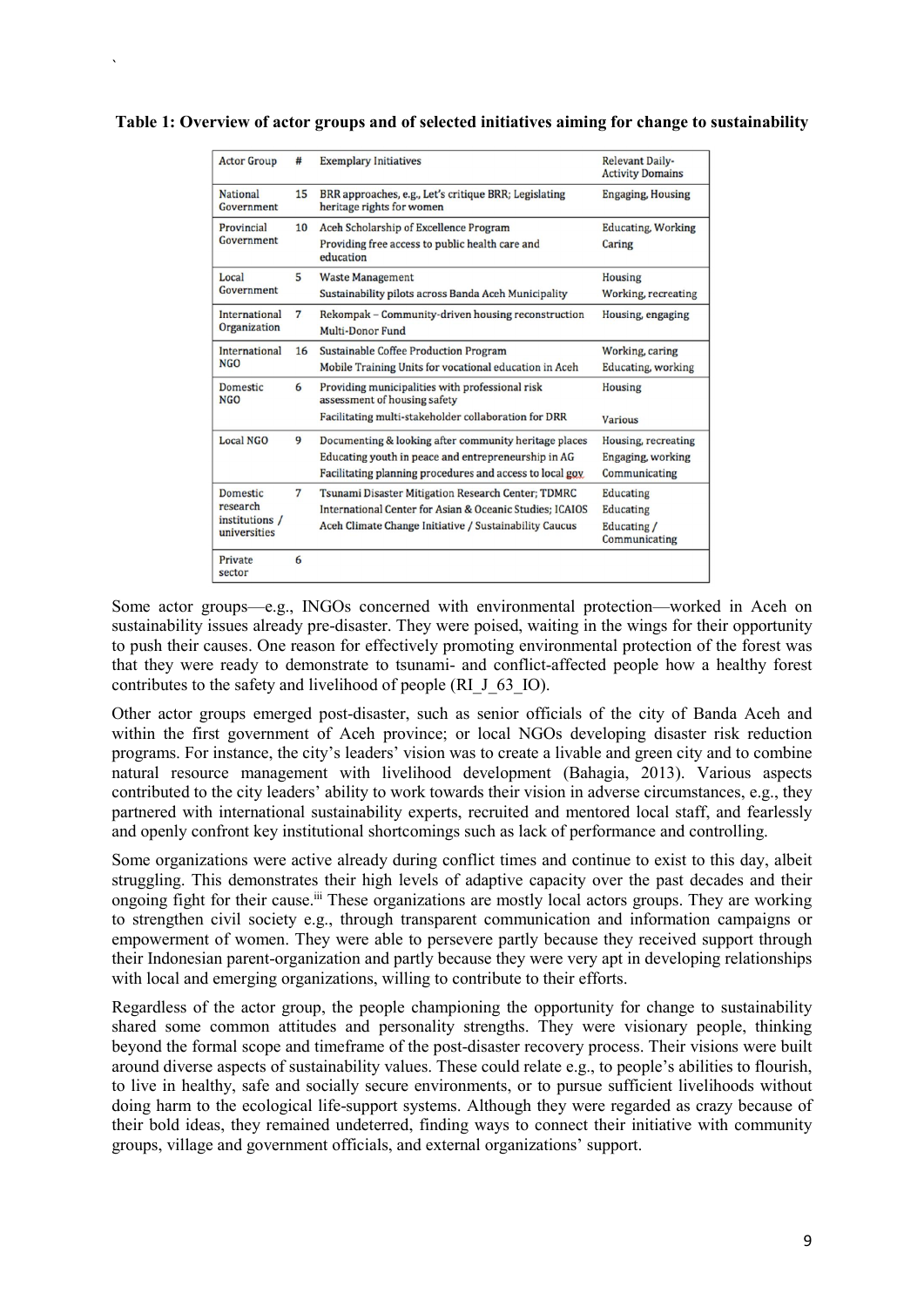#### *4.4 Actions for seizing opportunities and sustaining introduced changes over time*

`

Interviewees argued that seizing opportunities and sustaining introduced changes *requires* relationships between the initiating actor group and other actor groups with decision-making power. Good relationships between the villages, cooperating with NGOs on a development project, and the district and provincial government were especially important to successfully facilitate the hand-over of communal facilities, transfer of ownership, and embedding facilities and their functions within existing institutions that provide financial and planning support in the future. Interviewees also explained their activities in facilitating access of individual project participants to resources in the private and public sector in the long-term. Such activities include negotiating conditions for microcredits with banks, building up visibility of producers and their products (e.g., locally made seismic bricks) in markets and among relevant government departments, and developing capacity building programs that help project participants to increase their individual and collective self-efficacy in order to take on decision-making roles in supply chains of e.g., coffee or cocoa production.

Relationships and cooperation among civil society groups, self-identified as "drivers of change", are few, but starting to increase. Civil society groups are reluctant to cooperate fearing loss of funding in an already scarce and competitive funding situation (Siswani, 2014). Nevertheless, some of the interviewees belong to newly developed umbrella organizations, which try to coordinate their efforts around their similar goals, especially around strengthening civil society activities, positive peacebuilding among youth, and disaster risk reduction activities.

#### *4.5 Resources and skills for seizing and sustaining opportunities*

Resources and skills that actors used in their efforts to push for change toward sustainability include working with local resources, such as local wisdom about locally available resources (e.g., for food production) and human resources (e.g. drawing on networks in order to bring people together, who share the same commitment). Additionally, interviewees emphasized the role of using pilot projects to convince decision-makers, funders, and the public about their projects. They argued that pilot projects are convincing because they are happening in real-time; people can see and participate in them. Pilot projects—if successful—render the proof of concept. Another resource that interviewees used include educational opportunities for themselves by bringing local, scientific, and professional knowledge to bear in the process. Interviewees found it beneficial to learn from international counterparts (e.g., cityto-city exchanges), from young professionals, who graduated abroad thanks to the Aceh Scholarship of Excellence; and from senior leaders, who role-modeled new behaviors related to learning from mistakes, and increasing performance, accountability and transparency. Receiving awards and international recognition for their sustainability efforts helped sustainability initiatives to become eligible for funding through the Government of Indonesia's projects, e.g., on recycling.

#### *4.6 Barriers and tactics for seizing and sustaining opportunities*

Interviewees identified specific barriers to work towards change for sustainability.

First, sustainability—defined as striving to provide decent livelihoods for all, today and in the longterm, without wrecking the planet (Gibson, 2006)—is not a broadly known concept. Sustainability is commonly understood as the longevity of a project over time. Nevertheless, various groups, including the "sustainability caucus" and environmental NGOs, continue to raise awareness on sustainability as a concept to inform policy making and decision-making in matters of everyday life.

Other barriers relate to expanding successful pilots to larger scales. For instance, while the city of Banda Aceh offers recycling and composting services to reduce the amount of trash going to (the first sanitary) landfill, residents are unwilling to provide their own bins and pay for the service. Some argue that this attitude is a legacy of the "second tsunami" where INGOs covered such expenses. In other projects barriers relate to insufficient funding for implementing proposed renewable energy production projects; to lack of political will of the provincial leadership; and to a lack of operational capacities, e.g., related to prevent illegal logging. Other projects are stagnating because of human resources issues. These can include the lack of a trained workforce (e.g., to maintain solar powered systems); or a workforce that lost its motivation to care for maintaining instruments and procedures (e.g., in health care); or because young professionals are leaving Aceh, frustrated by the glass-ceiling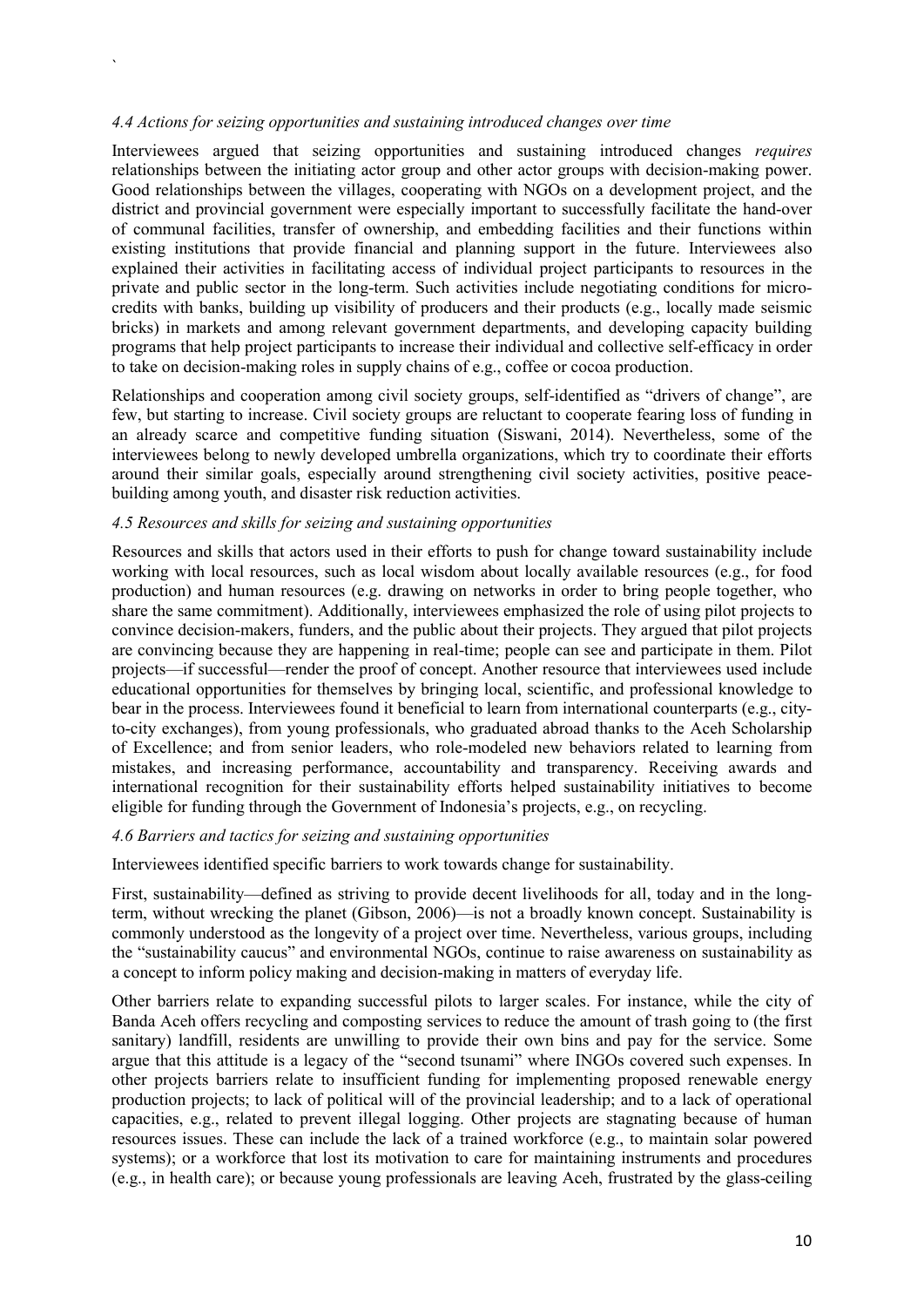presented by the customary law of seniority. Coping strategies applied to address these barriers include providing good service that justifies the service fee; trying to bring the topic of renewable energy back on the agenda of policy makers; and individual mentorship for talented youth.

## 5. Discussion

`

## *5.1. Changes indicating progress toward sustainability?*

Opportunities for change towards sustainability were seen and seized in various fields; including e.g., educating, engaging/communicating, and caring. Yet, it was the peace agreement, which provided an important fundament for the sustainability initiatives (and other initiatives) to succeed.

The sustainability change initiatives focused primarily on the social dimensions of these daily activity domains as the physical infrastructures were provided at great speed. While the intentions and efforts to seize perceived opportunities for sustainability were strong, their realization often failed or did not yet produce sweeping changes; implementing these changes requires that many other related things would need to be addressed as well. For instance, the Aceh Scholarship of Excellence trained a large number of young people. Yet, the young's ability to contribute to Aceh depends on changes in the customary interactions between senior and junior people, on sufficient job opportunities, which themselves depend on economic development of the province, and on public funding mechanisms or public direct investment in proposed new technologies for renewable energy or other sustainability practices.

Progress toward sustainability could be enhanced through collaboration among local government entities, researchers and students, as well as social entrepreneurs by implementing real-time sustainability pilot projects with public participation (e.g., Peterson, 2011; Dean, 2013). Thereby, local partners, e.g., municipalities and NGOs, have a responsibility to negotiate what is helpful for them or not (RI\_Y\_75\_DUni). International partners' responsibility is to share sustainability innovations and support explorations how these approaches could be adapted to the specific situation and maintained over time (RI J 66 NGov USA).

Furthermore, this study concurs with Christoplos (2006) that—while opportunities were missed during the post-disaster recovery—new opportunities open along the recovery process in later phases of the post-disaster recovery process. Examples include the successful renegotiation of spendingagreements between Indonesian NGOs and their international donor organization as well as the recent launch of the "sustainability caucus" in Aceh, building renewed momentum for sustainability. Interviewees acknowledge that the funnel for introducing change to sustainability might be narrower once houses and infrastructures are built, but they urge to keep looking and working towards emerging opportunities. Instead of mourning missed opportunities, they recommended to at least develop actions to remedy the damage created by the missed opportunities.

#### *5.2. Strategies used to seize opportunities for change towards sustainability*

The study found that working in the opportunity space is a "first timer" for many and not everyone leading such an initiative was poised to seize the opportunity. Access to a network of peers for exchange, reflection, and peer-learning seemed to have been an important element for seizing perceived opportunities and for continuing to find ways to sustain these induced opportunities.

Participating in such a network might have helped to develop "linking" and "bridging" capital, which are aspects of social capital (Vallance, 2013). Bridging capital allowed interviewees to connect their change initiatives with other change initiatives to pool resources and work together towards shared overarching ideas (e.g., Aceh Civil Society Task Force). Linking capital allowed interviewees to facilitate relationships between project participants and decision-makers in district and regional governments, relevant supply chains, and funders. Bridging and linking capitals translate the increased capacity of individuals into increases in collective capacities and structural changes (Eakin, 2014).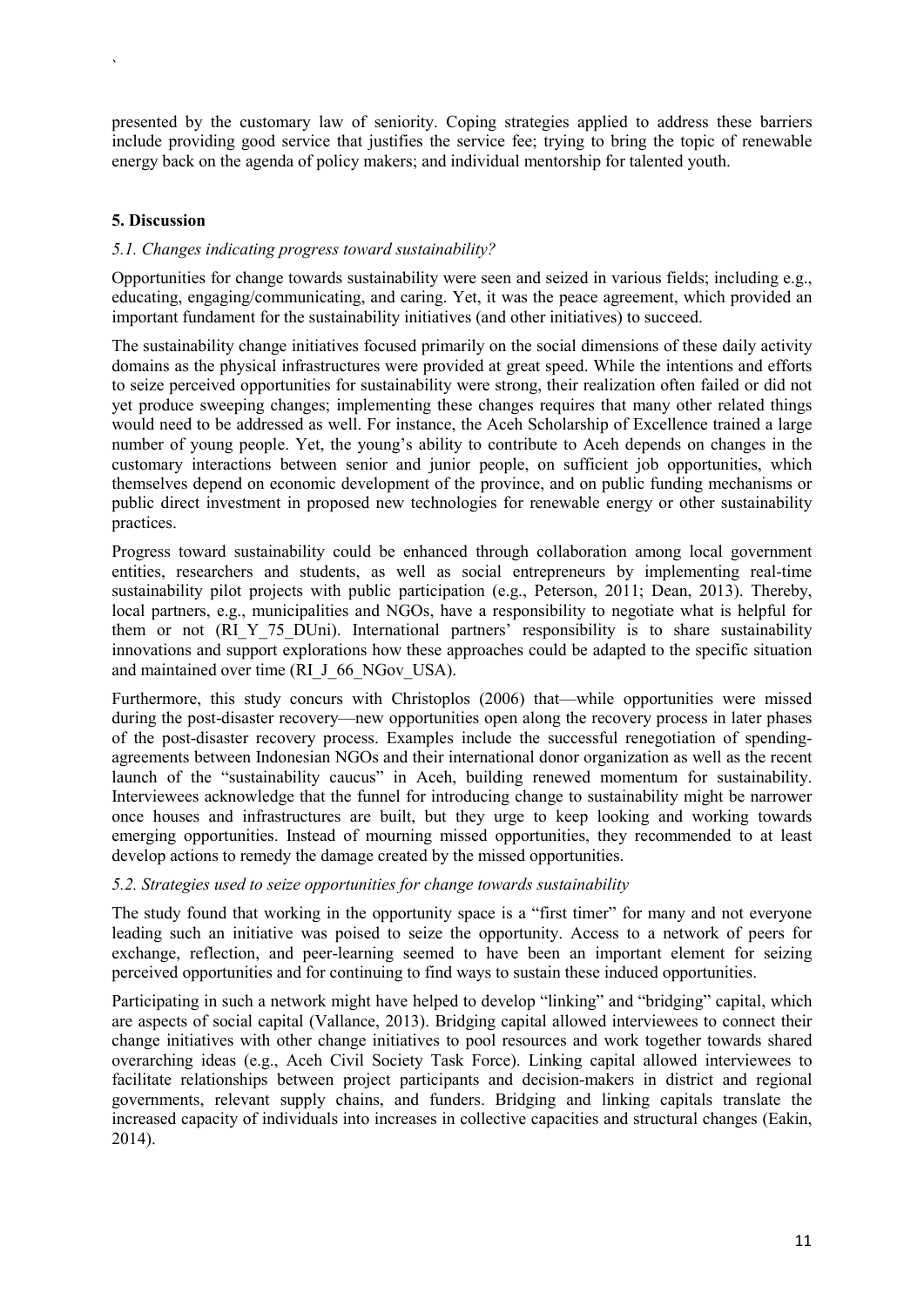In order to support "first-timer" and "seasoned" actor groups alike in their efforts to pursue change towards sustainability, the role of the "sustainability liaison" could be helpful. The sustainability liaison is the go-to-person/unit and connector in all things sustainability, including sustainable peace. This role proved to be valuable in other post-disaster recovery situations (IOM, 2015). In Greensburg, KS, USA, the post-disaster recovery process designated such a role. In Christchurch, NZ, the sustainability officer of the city of Christchurch informally became this role. While not tied to sustainability, the experience of the Multi-Donor Fund in Aceh and Yogyakarta indicates that its role as liaison greatly facilitated relationships and coordination between donors, the city, and its residents.

#### 6. Conclusions

`

This study set out to understand how actor groups are able to see and seize opportunities for change to sustainability and how they sustained introduced changes over time. The study identified that many sustainability initiatives were unable to generate sweeping changes, considering the challenges presented by persisting adverse realities of development and the negative and often unintended consequences created by the complex, multi-agent post-disaster recovery process itself (Wiek et al., 2010). One sweeping change, however, is peace: the recovery processes accelerated the opportunity for peace and the Acehnese sustained it now for 10 years. Additionally, the focus of this study is less on the outcomes than on the process of these initiatives. Sharing the stories of people who committed themselves—despite the odds—to sustainability change processes in highly adverse post-disaster contexts might inspire actor groups elsewhere to pursue opportunities for change towards sustainability also as part of their disaster preparedness efforts in case that a hazard strikes their place.

#### Acknowledgements

The author would like to thank the Resilience Development Initiative, Bandung, Indonesia (Dr. Saut Sagala, Elisabeth Rianawati, and all its team members) for their warm welcome and strong support of her fieldwork in Indonesia.

The author would also like to thank the members of her PhD committee for the guidance of her research (Dr. Hallie Eakin (chair), Dr. Adenrele Awotona (member), Dr. Daniel Sarewitz (member)). Thanks also are owed to the two anonymous reviewers for their remarks and suggestions.

Lastly, the author is deeply grateful for the strong support of her husband, Dr. Arnim Wiek, and her family.

#### References

- Awotona, A., & Donlan, M. (2008). Introduction. In A. Awotona (Ed.), *Rebuilding Sustainable Communities in Iraq: Policies, Programs and International Perspectives* (1st ed., pp. 3–38). Newcastle upon Tyne, UK: Cambridge Scholars Publishing.
- Bahagia, H. (2013) "Introduction to Banda Aceh: A place blessed with natural beauty and spiritual gateway". CityNet Congress, Nov 3-6, 2013, Seoul. Retrieved from: [http://citynet-ap.org/wp](http://citynet-ap.org/wp-content/uploads/2013/11/Banda-Aceh-City-Best-Practice-Briefing.pdf)[content/uploads/2013/11/Banda-Aceh-City-Best-Practice-Briefing.pdf](http://citynet-ap.org/wp-content/uploads/2013/11/Banda-Aceh-City-Best-Practice-Briefing.pdf)
- Birkmann, J., Buckle, P., Jaeger, J., Pelling, M., Setiadi, N., Garschagen, M., … Kropp, J. (2009). Extreme events and disasters: a window of opportunity for change? Analysis of organizational, institutional and political changes, formal and informal responses after mega-disasters. *Natural Hazards*, *55*(3), 637–655.
- Brundiers, K. "Disasters as opportunity for sustainable development?" Center for Reconstructing Sustainable Communities After Disaster, University of Massachusetts Boston. Campus Center, Ballroom, University of Massachusetts Boston, MA. May 8-9, 2014. Presentation.
- Christoplos, I. (2006). The elusive " window of opportunity " for risk reduction in post-disaster recovery. *ProVention Consortium Forum, Bangkok*, 2–5.
- Dean, H. Public service outreach inspires New Zealand trip. Tulane University, October 2, 2013. Web [\(http://tulane.edu/news/newwave/100213\\_new\\_zealand.cfm](http://tulane.edu/news/newwave/100213_new_zealand.cfm))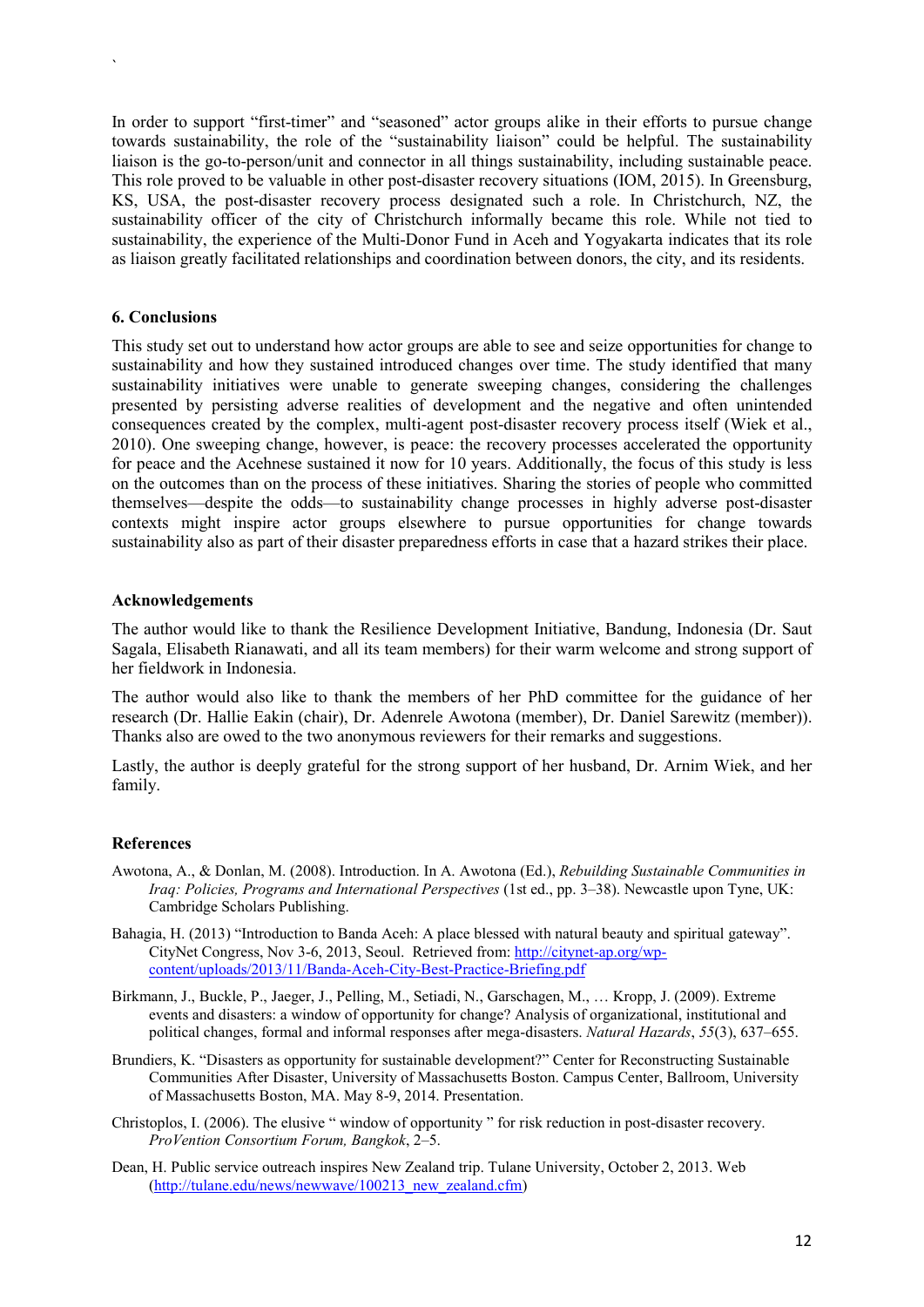- Direzkia, Y. Junita, N. & E. Rumaisha (2014) Mental health conditions of Banda Aceh society after ten years of tsunami. Syiah Kuala University. Academic Activity Center (AAC) Dayan Dawood, Banda Aceh, Indonesia. October 22-24, 2014. Presentation.
- Eakin, H. C. (2014). The "Turn to Capacity" in Vulnerability Research. In J. Palutikof, S. Boulter, J. Barnett, & D. Rissik (Eds.), *Applied Studies in Climate Adaptation: Australian Experiences*. Wiley, Oxford.
- Fan, L. (2013). *Disaster as opportunity ?* (No. ISBN: 978 1 909464 49 0). London, UK. Retrieved from www.odi.org.uk/hpg

`

- Fatimahsyam, Takwaddin, & Agussabti (2014) The role of the gampong official to access the inheritance and custodial rights of tsunami-affected women. Syiah Kuala University. Academic Activity Center (AAC) Dayan Dawood, Banda Aceh, Indonesia. October 22-24, 2014. Presentation.
- Folke, C., Carpenter, S., Walker, B., Scheffer, M., Chapin, T., & Rockström, J. (2010). Resilience thinking: integrating resilience, adaptability and transformability. *Ecology & Society*, *15*(4).
- Forrest, N., & Wiek, A. (2014). Learning from success—Toward evidence-informed sustainability transitions in communities. Environmental Innovation and Societal Transitions.
- Frühling, P. (2002). *Turning Disasters into Opportunities. Swedish Contributions to Reconstruction & Transformation in Central America after Disaster Mitch*. Stockholm, Sweden.
- Gelcich, S., Hughes, T. P., Olsson, P., Folke, C., Defeo, O., Fernández, M., … Castilla, J. C. (2010). Navigating transformations in governance of Chilean marine coastal resources. *Proceedings of the National Academy of Sciences of the United States of America*, *107*(39), 16794–9.
- Gibson, R. B. (2006). Sustainability assessment : basic components of a practical approach. *Impact Assessment and Project Appraisal*, *24*(3), 170–182.
- Glavovic, B. (2008). Waves of Adversity, Layers of Resilience: Lessons for Building Sustainable, Hazard-Resilient Coastal Communities. *American Fisheries Society Symposium*, *64*.
- Global Facility for Disaster Reducation and Recovery. (2013). *GFDRR Country Program Update: Indonesia*. Washington D.C.
- IPCC: Intergovernmental Panel on Climate Change; (2012). *Managing the risks of extreme events and disasters to advance climate change adaptation. A Special Report of Working Groups I and II of the Intergovernmental Panel on Climate Change*. (P. M. Field, C.B., V. Barros, T.F. Stocker, D. Qin, D.J. Dokken, K.L. Ebi, M.D. Mastrandrea, K.J. Mach, G.-K. Plattner, S.K. Allen, M. Tignor, Midgley, Ed.). Cambridge, UK, and New York, NY, USA: Cambridge University Press.
- IOM: Institute of Medicine. (2015). *Healty, Resilient, and Sustainable Communities After Disasters: Strategies, Opportunities, and Planning for Recovery*. Washington D.C.: The National Academies Press.
- Kennedy, J., Ashmore, J., Babister, E., & Kelman, I. (2008). The Meaning of "Build Back Better": Evidence From Post-Tsunami Aceh and Sri Lanka. *Journal of Contingencies and Crisis Management*, *16*(1), 24–36.
- Lassa, J. A. (2010). Strategic group formation for carbon governance in Indonesia after the Indian Ocean tsunami 2004. *International Journal of Disaster Risk Science*, *1*(2), 28-39.
- Lassa, J. A. (2013). Disaster Policy Change in Indonesia 1930-2010: From Government to Governance?. *International Journal of Mass Emergencies & Disasters*, *31*(2).
- Mannakkara, S. (2014). A Framework for Building Back Better During Post-Disaster Reconstruction and Recovery. University of Auckland.
- Marshall, N. a, Park, S. E., Adger, W. N., Brown, K., & Howden, S. M. (2012). Transformational capacity and the influence of place and identity. *Environmental Research Letters*, 7(3), 034022.
- MDFa: The Secretariat of the Multi Donor Fund for Aceh and Nias and the Java Reconstruction. (2012). *Building Capacity: Experiences from Post-Disaster Aceh and Nias Capacity Building in a Post-Disaster Context Capacity Building Achievements Under the MDF Portfolio* (No. 2). Jakarta, Indonesia.
- MDFb: The Secretariat of the Multi Donor Fund for Aceh and Nias and the Java Reconstruction. (2012). *Rebuilding Indonesia's Communities After Disasters*. Jakarta, Indonesia.
- MDFc: The Secretariat of the Multi Donor Fund for Aceh and Nias and the Java Reconstruction. (2012). *Effective Post-Disaster Reconstruction of Infrastructure: Experiences from Aceh and Nias* (No. 3). Jakarta, Indonesia.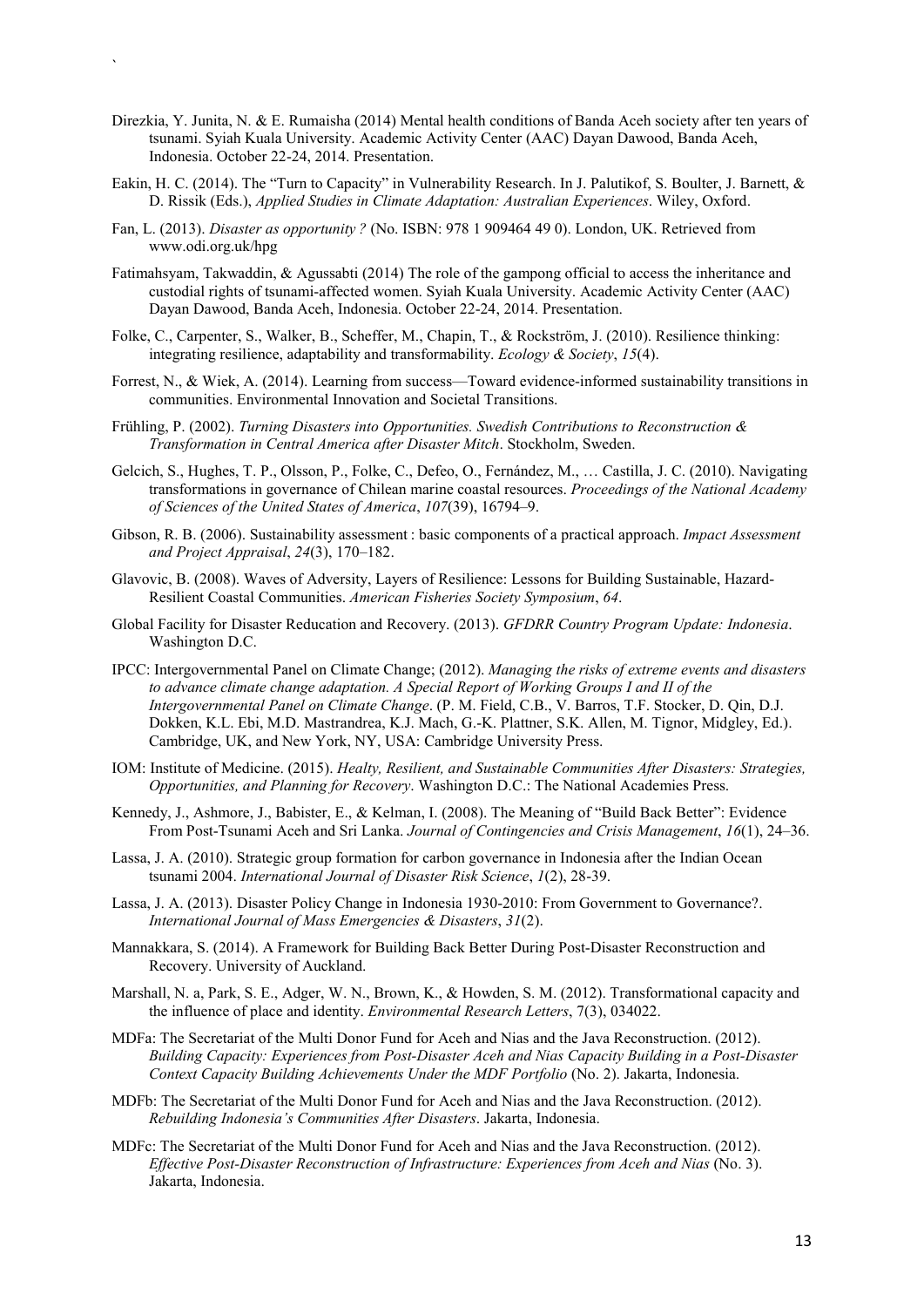Meilianda, E. "Assessment of Recovery After 10 Years Tsunami Disaster of December 2004 in Aceh from a Multi-disciplinary Perspective." Syiah Kuala University. Academic Activity Center (AAC) Dayan Dawood, Banda Aceh, Indonesia. October 22-24, 2014. Keynote Address.

`

- Mota, L. "Aceh Tourism Development: 10 Years after the Tsunami." Syiah Kuala University. Academic Activity Center (AAC) Dayan Dawood, Banda Aceh, Indonesia. October 22-24, 2014. Presentation.
- Nazamuddin. "Education, Economic Growth, and Poverty Reduction in Aceh." ICAIOS V Conference. Islamic State University of Ar-Raniry (UIN Ar-Raniry), Darussalam, Banda Aceh. November 17-18, 2014.
- Park, S. E., Marshall, N. a., Jakku, E., Dowd, A. M., Howden, S. M., Mendham, E., & Fleming, A. (2012). Informing adaptation responses to climate change through theories of transformation. *Global Environmental Change*, *22*(1), 115–126.
- Perrow, C. (2007). *The Next Catastrophe. Reducing our Vulnerabilities to Natural, Industrial, and Terrorist Disasters* (1st ed.). Princeton, NJ: Princeton University Press.
- Peterson, K. J. (2011). Transforming researchers and practitioners: The unanticipated consequences (significance) of Participatory Action Research (PAR). ProQuest Dissertations and Theses.
- Phelps, N. A., Bunnell, T., & Miller, M. A. (2011). Geoforum Post-disaster economic development in Aceh : Neoliberalization and other economic-geographical imaginaries. *Geoforum*, *42*, 418–426.
- Press-Release Banda Aceh (Dec 27, 2014). A group of environmentally concerned Acehnese, Indonesian and international NGOs hosted a press release at the occasion of the  $10<sup>th</sup>$  anniversary to raise the public awareness of the impending disasters, which are threatening Aceh. The Press Release was held in the Hermes Palace Hotel, Banda Aceh, Indonesia.
- Pribadi, K. S., Kusumastuti, D., Sagala, S. A., & Wimbardana, R. (2014). Post-Disaster Housing Reconstruction in Indonesia: Review and Lessons from Aceh, Yogyakarta, West Java and West Sumatera Earthquakes. In *Disaster Recovery* (pp. 197-223). Springer Japan.
- Renner, M., & Chafe, Z. (2007). *Beyond Disasters: Creating Opportunities for Peace*. Washington D.C.
- Rockström, J., Steffen, W., & Noone, K. (2009). A safe operating space for humanity. *Nature*, *461*(September), 472–475.
- Roseberry, R. (2008). A Balancing Act: An assessment of the environmental sustainability of permanent housing constructed by international community in post-disaster Aceh. *Proceedings of the I-REC 2008*, *Building resilience-achieving effective post-disaster reconstruction*
- Sarewitz, D., Pielke, R., & Keykhah, M. (2003). Vulnerability and risk: some thoughts from a political and policy perspective. *Risk Analysis : An Official Publication of the Society for Risk Analysis*, 23(4), 805–10.
- Shah, R., & Lopes Cardozo, M. (2014). Education and social change in post-conflict and post-disaster Aceh, Indonesia. *International Journal of Educational Development*, *38*, 2–12.
- Singleton, I. "Aceh : Post-tsunami forestry issues and prospects for the future." ICAIOS V Conference. Islamic State University of Ar-Raniry (UIN Ar-Raniry), Darussalam, Banda Aceh. November 17-18, 2014.
- Siswani, S. "The governmental and non-governmental approaches to build disaster resilience after a megadisaster. Case study: Aceh Province, Indonesia after the Indian Ocean Tsunami." Syiah Kuala University. Academic Activity Center (AAC) Dayan Dawood, Banda Aceh, Indonesia. October 22-24, 2014. Presentation.
- Thorburn, C., & Rochelle, B. (2014). *The Acehnese Gampong Ten Years On A post-post Tsunami Assessment*. Melbourne.
- Wiek, A., Ries, R., Thabrew, L., Brundiers, K., & Wickramasinghe, A. (2010). Challenges of sustainable recovery processes in tsunami affected communities. *Disaster Prevention and Management*, 19(4), 423– 437.
- Wise, R. M., Fazey, I., Stafford Smith, M., Park, S. E., Eakin, H. C., Archer Van Garderen, E. R. M., & Campbell, B. (2014). Reconceptualising adaptation to climate change as part of pathways of change and response. *Global Environmental Change*.
- Wisner, B., Blaikie, P., Cannon, T., & Davis, I. (2004). *At Risk: Natural Hazards, People's Vulnerabilities, and Disasters* (2nd ed.). London: Routledge.
- WWF. (2006). *Tsunami Green Reconstruction Policy Guidelines*. Washington D.C.